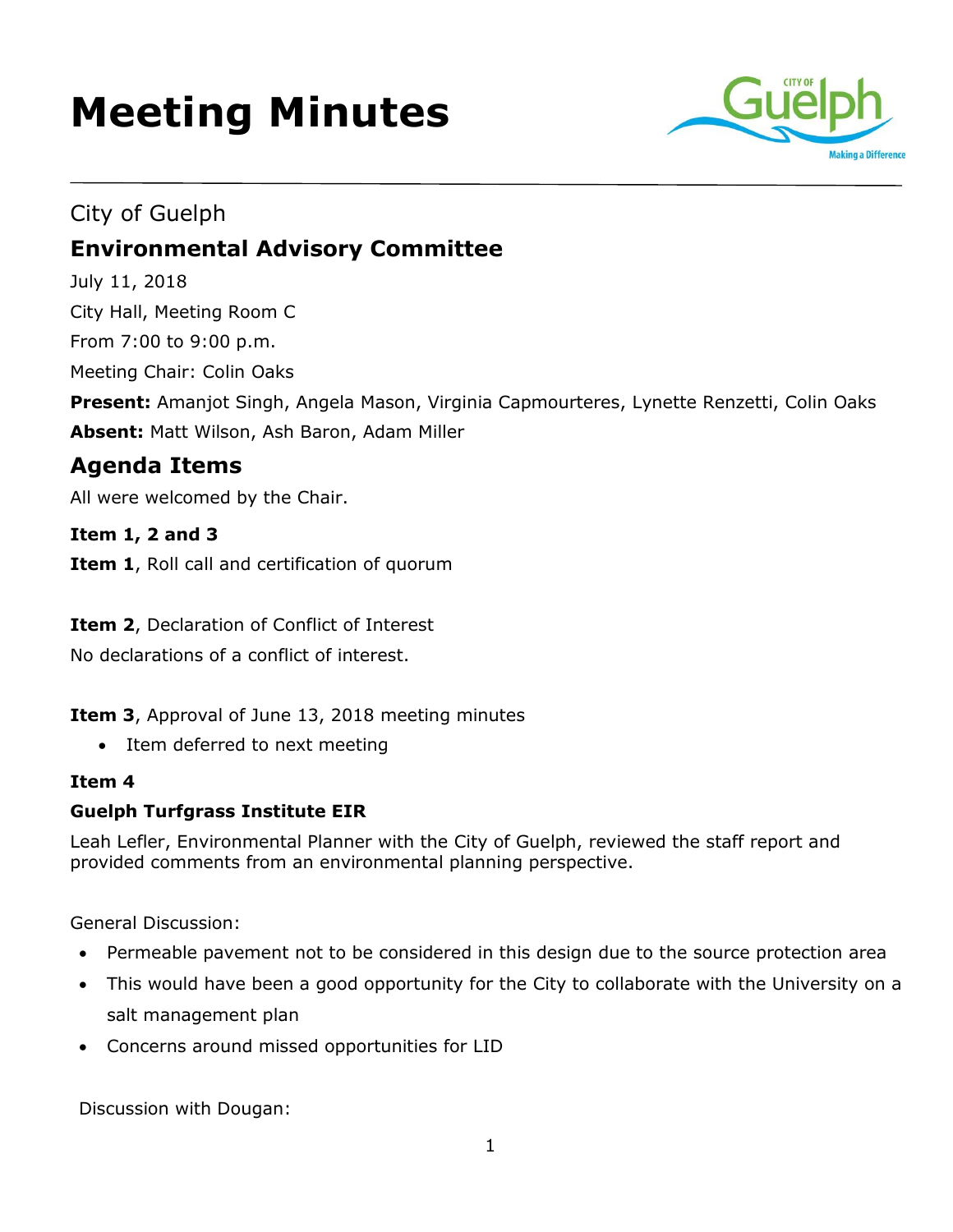- The EIR contains a table which provides direction to where comments have been addressed, and will continually work with staff and the Arboretum
- Includes a holistic approach to restoration plan
- Suggestion to consider including birding experts from Arboretum to check that tarping is secure
- Suggestion to remove LA piece on page 31, footnote 4
- Suggestion to examine nearby pumping fields no discussion of nearby existing pumping wells
- No table on water quality or quantity monitoring this will be provided
- Discussion around the irrigation pond fed by existing well and collection system under turf fields

Moved by: L. Renzetti Seconded by: A. Singh

#### AMENDMENTS

Moved by: A. Mason Seconded by: V. Capmourteres **Carried – Unanimous** 

**THAT the Environmental Advisory Committee conditionally support the Environmental Implementation Report (EIR) prepared by Dougan & Associates (April 2018) in support of the relocation of the Guelph Turf grass Institute to lands generally located north of College Avenue East, east of Cutten Fields golf and tennis facility, and west of Victoria Road South with the following conditions:**

**THAT the following items be provided to the City's satisfaction through an Addendum:**

- **A revised breeding bird window and additional guidance on tarping to exclude Barn Swallows from nesting on existing structures.**
- **Updates to the Phase 2 SWM System Approach to clarify whether HRA4 and HRA5 are proposed as vegetated filter strips, and provide additional information on how the vegetated filter strips will function to improve water quality.**
- **Updates to the Tree Inventory and Preservation Plan to clearly distinguish compensation requirements for injured trees.**
- **A revised Compensation and Restoration Plan that provides clarification on Phase 1 and Phase 2 compensation requirements, and Habitat Restoration Area details.**
- **Provide rationale to support the assertion that the five areas serving to meet tree compensation requirements of the University of Guelph also satisfy Locally Significant Species habitat compensation requirements of the City of Guelph.**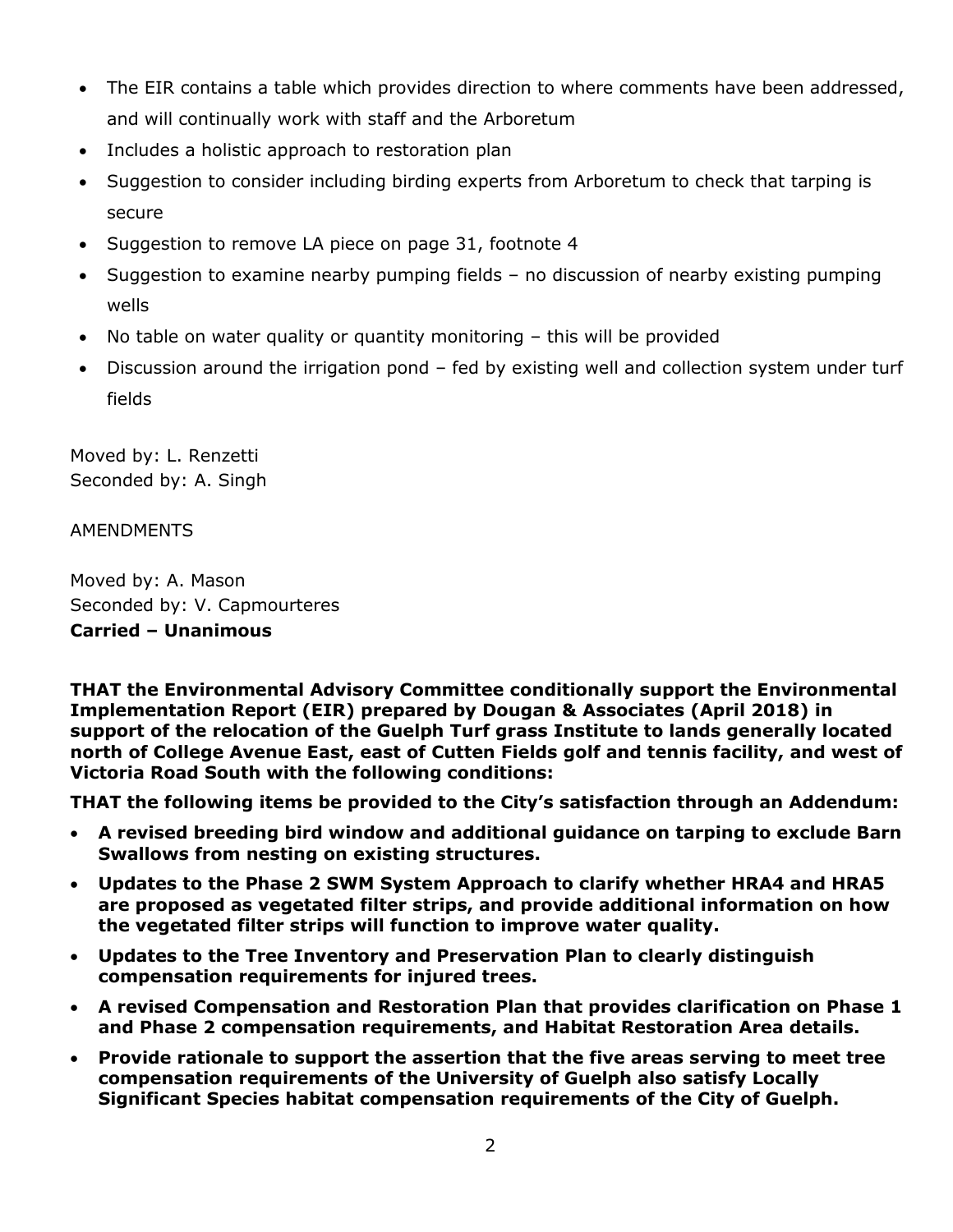- **Provide rationale behind R1 satisfying requirements for both cultural thicket habitat compensation and Phase 1 tree compensation plantings.**
- **Provide detailed LID and Stormwater Management Pond performance monitoring schedule including monitoring locations, parameters, frequency, and length of monitoring.**
- **Updates to the hydrogeological report, including any additional water level monitoring, and an assessment of the impact of nearby pumping wells on site hydrogeology.**
- **A revised Monitoring Plan focused on success of tree compensation plantings, restoration plantings, and habitat restoration. Demonstrate how the Monitoring Plan will enable the adaptive management process.**

#### **Item 5**

#### **300 Water Street EIS**

Leah Lefler, Environmental Planner with the City of Guelph, reviewed the staff report and provided comments form an environmental planning perspective.

- Clarification provided around comment that is to address City's urban forest and where trees can be planted
- Provide mapping that shows limits of the feature
- Discussion around the review of the hydrogeology study
- The City has been working with the proponent to address some of the issues in the interim
- Data updates are to be done every 5 years

Discussion with NRSI:

- Clarification around measurement to the river acknowledged discrepancies
- There is no standing water in the study area indicating no amphibian breeding habitat which will be included in the report
- No buffers necessary and should not be mentioned
- 302 trees to be proposed for compensation
- Below threshold of what the Official Plan defines as Significant Natural Area or Natural Area
- Discussion as to whether or not an EIR is required
- Concerns around the adjacent production well
- The large bur oak tree located in the center of the site will have to be removed
- Salt management plans should work to attempt to reduce salt use as much as possible
- City should reduce salt use also on the extension of the sidewalk

Moved by: A. Singh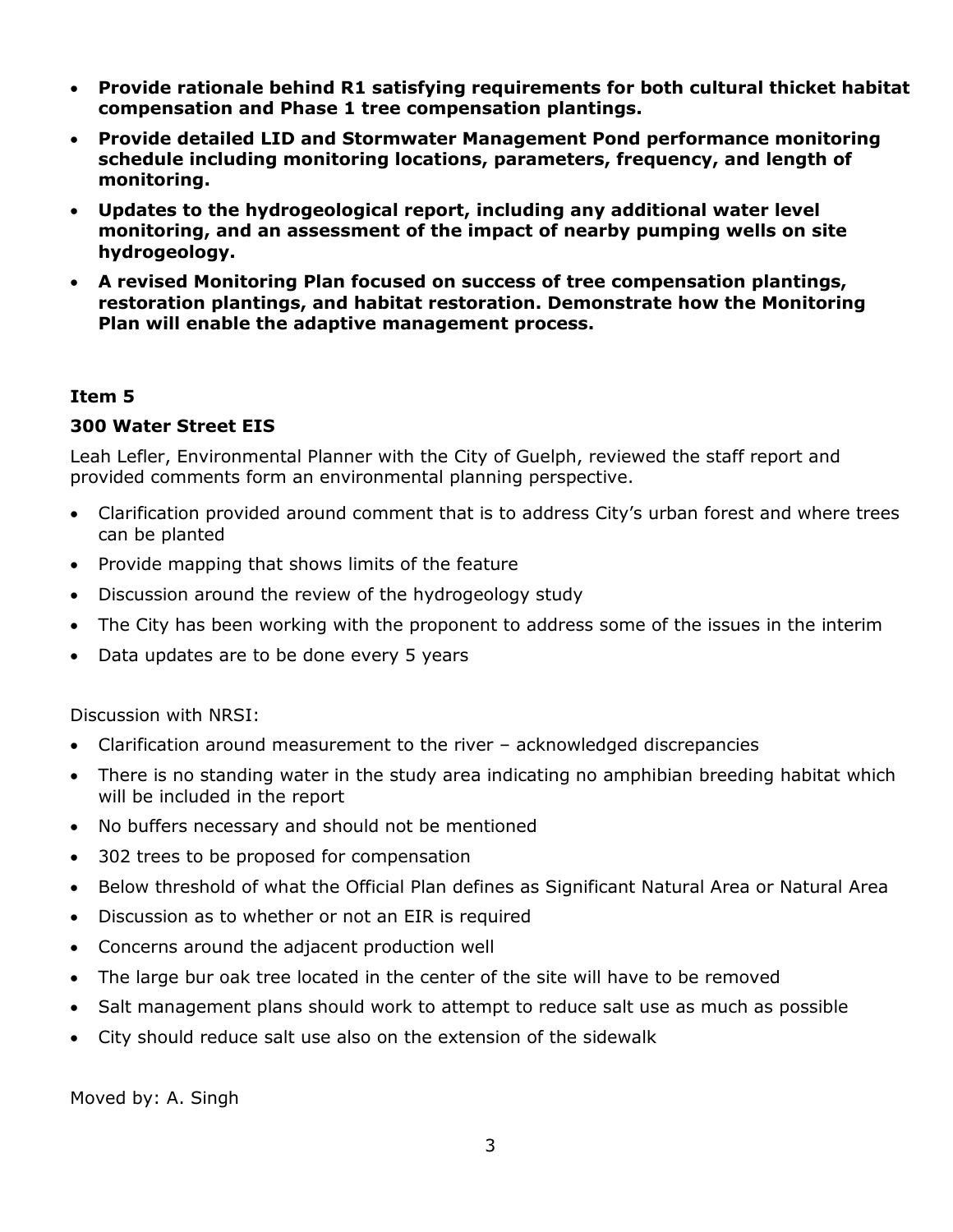Seconded by: A. Mason

#### **AMENDMENTS**

Moved by: A. Mason Seconded by: L. Renzetti **Carried – Unanimous** 

**THAT the Environmental Advisory Committee conditionally support the Environmental Impact Study prepared by NRSI, subject to the preparation of an EIS addendum that:**

- **Incorporates responses to agency comments provided in NRSI's letter dated June 6, 2018 to address the following deficiencies:**
- **Lack of confirmation of whether the wetland pocket on site is part of the Speed River Provincially Significant Wetland Complex.**
- **Lack of confirmation from the Ministry of Natural Resources and Forestry regarding requirements for Species at Risk under the Endangered Species Act, notably Species at Risk Bats.**
- **Lack of assessment and rationale to support the conclusions made on the significance of natural heritage features provided in Table 3. For example, analysis of Habitat for Significant Species (Official Plan Policy 4.1.4.4) has not been provided; however, S1-S3 species are reported in the flora appendix, Milksnake (Special Concern) is listed as 'Observed by NRSI' in the Species at Risk Screening Appendix, and locally significant bird species are listed in the bird appendix.**
- **Lack of an assessment of whether or not the existing policy and legislative framework permit the removal of the wooded unit that comprises the subject property.**
- **Per the City's Urban Forest policies, lack of a description of alternative site plan designs and mitigation measures considered to preserve the City's urban forest.**
- **Lack of analysis of potential impacts from unauthorized trails leading from the proposed development via the Hydro One lands and onto Silvercreek Park to the existing park trail.**
- **Lack of assessment of impacts associated with stormwater runoff, water quantity and water quality. The Hydrogeological Study did not include a monthly water balance for the wetland on the subject property (i.e. pre-development to postdevelopment water balance). Findings from the Functional Service Report and Hydrogeological Study were not integrated into the EIS. Site drainage, off-site influences (including stormwater outlet to the Speed River) and the wetland water regime were not considered in the impact analysis.**
- **Per GRCA's policy 8.4.4, lack of confirmation of whether the wetland pocket on site meets the criteria required to permit development within a naturally-occurring wetland. GRCA Policies for the Administration of Ontario Regulation 150/06 Section 8.4.4 states that "Development within a naturally-occurring wetland may be permitted where the wetland is less than 0.5 hectares (1.24 acres), and it can be demonstrated that the wetland is not: a) part of a Provincially Significant Wetland;**